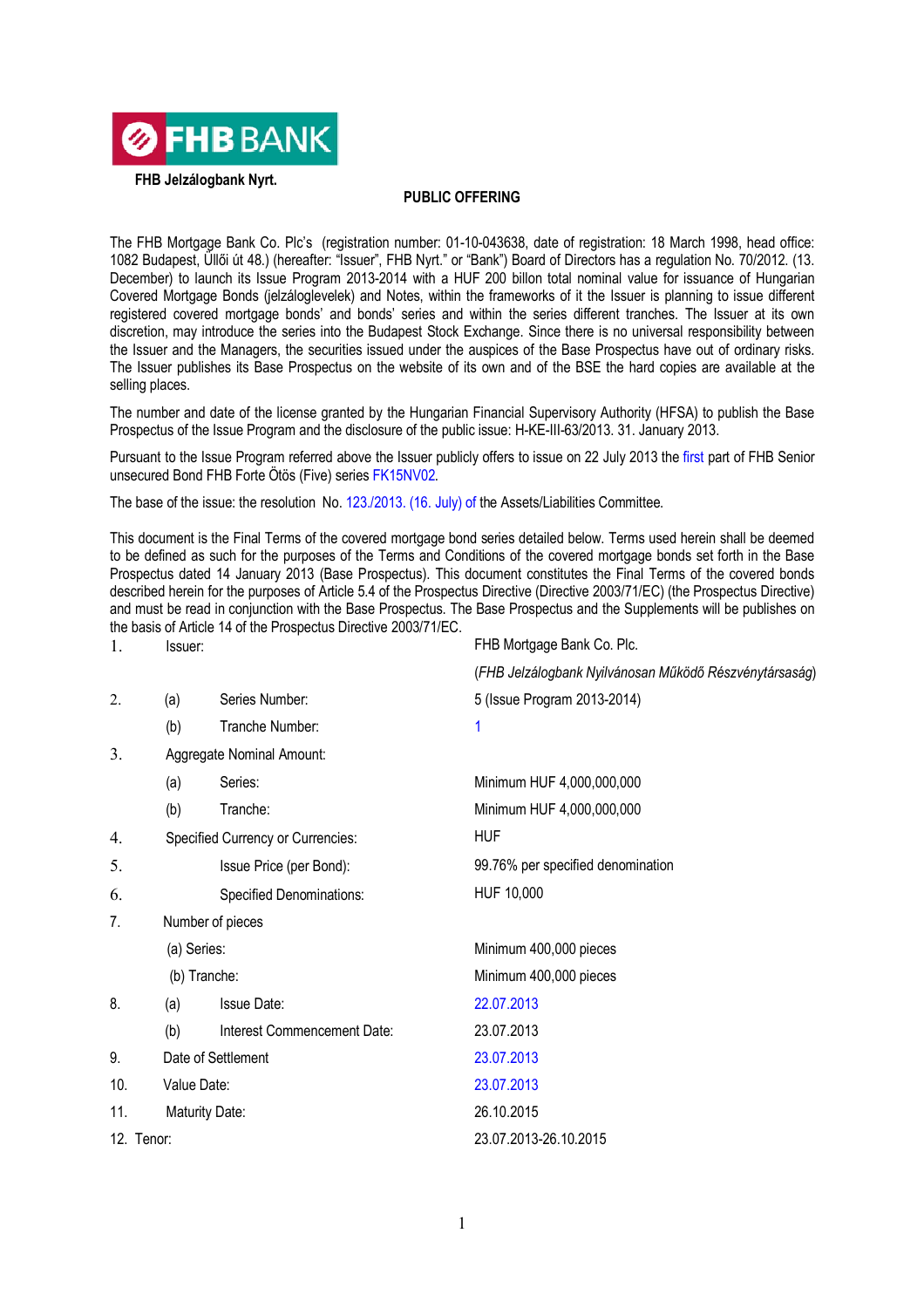| 13. | Interest Basis:                                               |                                                                                                                                                                                                             | Variable Rate: in the first interest period (23.07.2013-23.07.2014)<br>the interest rate is fix 5%, in the second interest period<br>(23.07.2014-26.10.2015) the annual interest rate is equal to the 1<br>year BUBOR (as of 21.07.2014)                                        |
|-----|---------------------------------------------------------------|-------------------------------------------------------------------------------------------------------------------------------------------------------------------------------------------------------------|---------------------------------------------------------------------------------------------------------------------------------------------------------------------------------------------------------------------------------------------------------------------------------|
|     | 14. Redemption/Payment Basis:                                 |                                                                                                                                                                                                             | Redemption at the Specified Denomination                                                                                                                                                                                                                                        |
|     | 15. Change of Interest Basis or Redemption/ Payment<br>Basis: |                                                                                                                                                                                                             | Not Applicable                                                                                                                                                                                                                                                                  |
|     | 16. Put/Call Options:                                         |                                                                                                                                                                                                             | Not Applicable                                                                                                                                                                                                                                                                  |
|     | 17. Method of the issuance:                                   |                                                                                                                                                                                                             | Public offering                                                                                                                                                                                                                                                                 |
|     |                                                               |                                                                                                                                                                                                             | PROVISIONS RELATING TO INTEREST (IF ANY) PAYABLE                                                                                                                                                                                                                                |
|     |                                                               | 18. Fixed Rate Bond Provisions                                                                                                                                                                              | Not Applicable                                                                                                                                                                                                                                                                  |
|     | 19. Floating Rate Bond Provisions                             |                                                                                                                                                                                                             | Applicable                                                                                                                                                                                                                                                                      |
|     | (i)                                                           | Specified<br>Period(s)/Specified<br>Interest<br>Payment Dates:                                                                                                                                              | In the first interest period (23.07.2013-23.07.2014) the interest<br>payment day is 23.07.2014, in the second interest period<br>(23.07.2013-26.10.2014) the interest payment day is 26.10.2015.<br>First coupon for the first period (23.07.2013-23.07.2014) 5.00%<br>annually |
|     | (ii)                                                          | <b>Business Day Convention:</b>                                                                                                                                                                             | Following Business Day Convention                                                                                                                                                                                                                                               |
|     | (iii)                                                         | Additional Business Centre(s):                                                                                                                                                                              | Not Applicable                                                                                                                                                                                                                                                                  |
|     | (iv)                                                          | Manner in which the Rate of Interest and<br>Interest Amount is to be determined:                                                                                                                            | Screen Rate Determination                                                                                                                                                                                                                                                       |
|     | (v)                                                           | Party responsible for calculating the Rate<br>of Interest and Interest Amount:                                                                                                                              | Agent: FHB Bank Zrt (1082 Budapest, Üllői út 48)                                                                                                                                                                                                                                |
|     | (vi)                                                          | Screen Rate Determination:                                                                                                                                                                                  | Applicable                                                                                                                                                                                                                                                                      |
|     |                                                               | Reference rate:                                                                                                                                                                                             | 1 Y BUBOR (21.07.2014)                                                                                                                                                                                                                                                          |
|     |                                                               | Interest rate determination day(s)                                                                                                                                                                          | two working days in Budapest before the commencement of the<br>interest periods (21.07.2014)                                                                                                                                                                                    |
|     |                                                               | Screen page:                                                                                                                                                                                                | www.mnb.hu                                                                                                                                                                                                                                                                      |
|     | (vii)                                                         | ISDA Determination:                                                                                                                                                                                         | Not Applicable                                                                                                                                                                                                                                                                  |
|     | (viii)                                                        | Other Determination                                                                                                                                                                                         | Not Applicable                                                                                                                                                                                                                                                                  |
|     | (ix)                                                          | Margin(s):                                                                                                                                                                                                  | Not Applicable                                                                                                                                                                                                                                                                  |
|     | (x)                                                           | Minimum Rate of Interest:                                                                                                                                                                                   | Not Applicable                                                                                                                                                                                                                                                                  |
|     | (x <sub>i</sub> )                                             | Maximum Rate of Interest:                                                                                                                                                                                   | Not Applicable                                                                                                                                                                                                                                                                  |
|     | (xii)                                                         | Day Count Fraction:                                                                                                                                                                                         | Actual/365                                                                                                                                                                                                                                                                      |
|     | (xiii)                                                        | Fallback provisions, rounding provisions<br>and any other terms relating to the<br>method of calculating interest on Floating<br>Rate Mortgage Notes, if different from<br>those set out in the Conditions: | Not Applicable                                                                                                                                                                                                                                                                  |
| 20. | <b>Zero Coupon Bond Provisions</b>                            |                                                                                                                                                                                                             | Not Applicable                                                                                                                                                                                                                                                                  |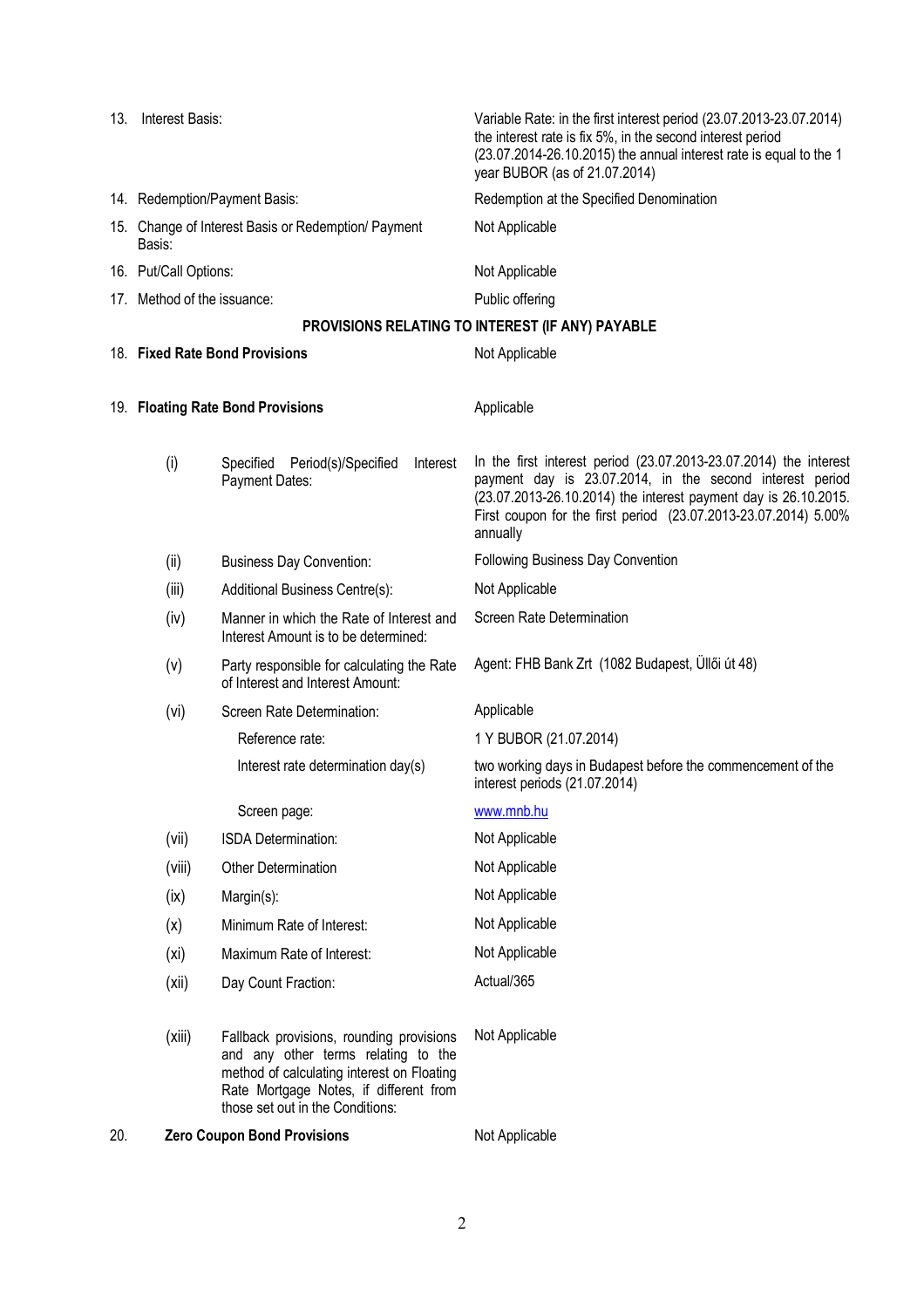allocation is 22.07.2013.

round the Issuer accepts the total subscription of the FHB Bank Zrt. and in the following rounds each subscriber receives 10,000 piece of bond, until the bonds run out. The date of

## 21. **Index Linked Interest Bond Provisions** Not Applicable

## **PROVISIONS RELATING TO REDEMPTION**

| 23. |                                                                                                                                                                                                                 | Final Redemption Amount:                                   | HUF 10,000 per Specified Denomination                                                                                                                                                                                                                                                               |  |  |  |  |
|-----|-----------------------------------------------------------------------------------------------------------------------------------------------------------------------------------------------------------------|------------------------------------------------------------|-----------------------------------------------------------------------------------------------------------------------------------------------------------------------------------------------------------------------------------------------------------------------------------------------------|--|--|--|--|
| 24. | Early Redemption Amount payable on redemption<br>for taxation reasons or on event of default and/or<br>the method of calculating the same (if required or if<br>different from that set out in Condition 5(c)): |                                                            | Condition 5(c) is applicable                                                                                                                                                                                                                                                                        |  |  |  |  |
|     | <b>GENERAL PROVISIONS APPLICABLE TO THE BONDS</b>                                                                                                                                                               |                                                            |                                                                                                                                                                                                                                                                                                     |  |  |  |  |
| 25. |                                                                                                                                                                                                                 | The type of the Bonds:                                     | <b>Registered Bonds</b>                                                                                                                                                                                                                                                                             |  |  |  |  |
| 26. |                                                                                                                                                                                                                 | Details relating to the appearance of Bonds:               | Dematerialised Bonds and the Deed                                                                                                                                                                                                                                                                   |  |  |  |  |
| 27. |                                                                                                                                                                                                                 | Representation of the Covered Bonds Holders:               | Non                                                                                                                                                                                                                                                                                                 |  |  |  |  |
| 28. |                                                                                                                                                                                                                 | Planned dates of the issuance of new tranches:             | According to the decision of the Issuer's Asset/Liability                                                                                                                                                                                                                                           |  |  |  |  |
| 29. |                                                                                                                                                                                                                 | Additional Financial Centre(s)                             | Not Applicable                                                                                                                                                                                                                                                                                      |  |  |  |  |
| 30. |                                                                                                                                                                                                                 | Other special provisions relating to Payment Dates:        | The nominal value of the bonds will be redeemed in 50-50% in<br>the end of the first and the second period (on 23.07.2013. and<br>on 26.10.2015)                                                                                                                                                    |  |  |  |  |
| 31. |                                                                                                                                                                                                                 | Change of denomination                                     | Not Applicable                                                                                                                                                                                                                                                                                      |  |  |  |  |
| 32. |                                                                                                                                                                                                                 | Other final terms:                                         | Not Applicable                                                                                                                                                                                                                                                                                      |  |  |  |  |
|     |                                                                                                                                                                                                                 |                                                            | <b>DISTRIBUTION</b>                                                                                                                                                                                                                                                                                 |  |  |  |  |
| 33. |                                                                                                                                                                                                                 | If syndicated, names of Managers:                          | FHB Commercial Bank 1082 Budapest, Üllői út 48.                                                                                                                                                                                                                                                     |  |  |  |  |
| 34. |                                                                                                                                                                                                                 | Stabilising Manager (if any):                              | Not Applicable                                                                                                                                                                                                                                                                                      |  |  |  |  |
| 35. |                                                                                                                                                                                                                 | Market Makers:                                             | FHB Commercial Bank 1082 Budapest, Üllői út 48.                                                                                                                                                                                                                                                     |  |  |  |  |
| 36. |                                                                                                                                                                                                                 | Methods of public issuance:                                | Subscription                                                                                                                                                                                                                                                                                        |  |  |  |  |
|     | (i)                                                                                                                                                                                                             | Date of Description:                                       | 18.07.2013 9:30-22.07.2013. 10:00 CET                                                                                                                                                                                                                                                               |  |  |  |  |
|     | (ii)                                                                                                                                                                                                            | Place of Description:                                      | FHB Commercial Bank 1082 Budapest, Üllői út 48.                                                                                                                                                                                                                                                     |  |  |  |  |
|     | (iii)                                                                                                                                                                                                           | Manager:                                                   | FHB Commercial Bank 1082 Budapest, Üllői út 48.                                                                                                                                                                                                                                                     |  |  |  |  |
|     |                                                                                                                                                                                                                 | (iv) Upper limit:                                          | The Issuer has the right to accept oversubscription.                                                                                                                                                                                                                                                |  |  |  |  |
|     |                                                                                                                                                                                                                 | (v) Lower limit:                                           | Not applicable. If the Notes offered by the Issuer for sale are<br>not purchased because no appropriate purchase price is<br>received on the above mentioned accounts, the Issuer might<br>decide not to issue any notes. The mode of refunding will be<br>discussed under the heading 'Refunding'. |  |  |  |  |
|     |                                                                                                                                                                                                                 | (vi) Auction limit/ Issue price:                           | 99,76% per specified denomination                                                                                                                                                                                                                                                                   |  |  |  |  |
|     |                                                                                                                                                                                                                 | (vii) Auction bid / subscription lower and/or upper limit: | the minimal bid value is HUF 100,000,000                                                                                                                                                                                                                                                            |  |  |  |  |
|     |                                                                                                                                                                                                                 | (viii) Method and date of allocation:                      | In case of oversubscription the Issuer has the right to accept<br>totally or partially the subscribed volume. In case of partial<br>acceptance the allocation is on the basis of card distribution<br>method, which is taken place by the following way: in the first                               |  |  |  |  |

- 
- 22. Issuer Call:  $\blacksquare$  Not Applicable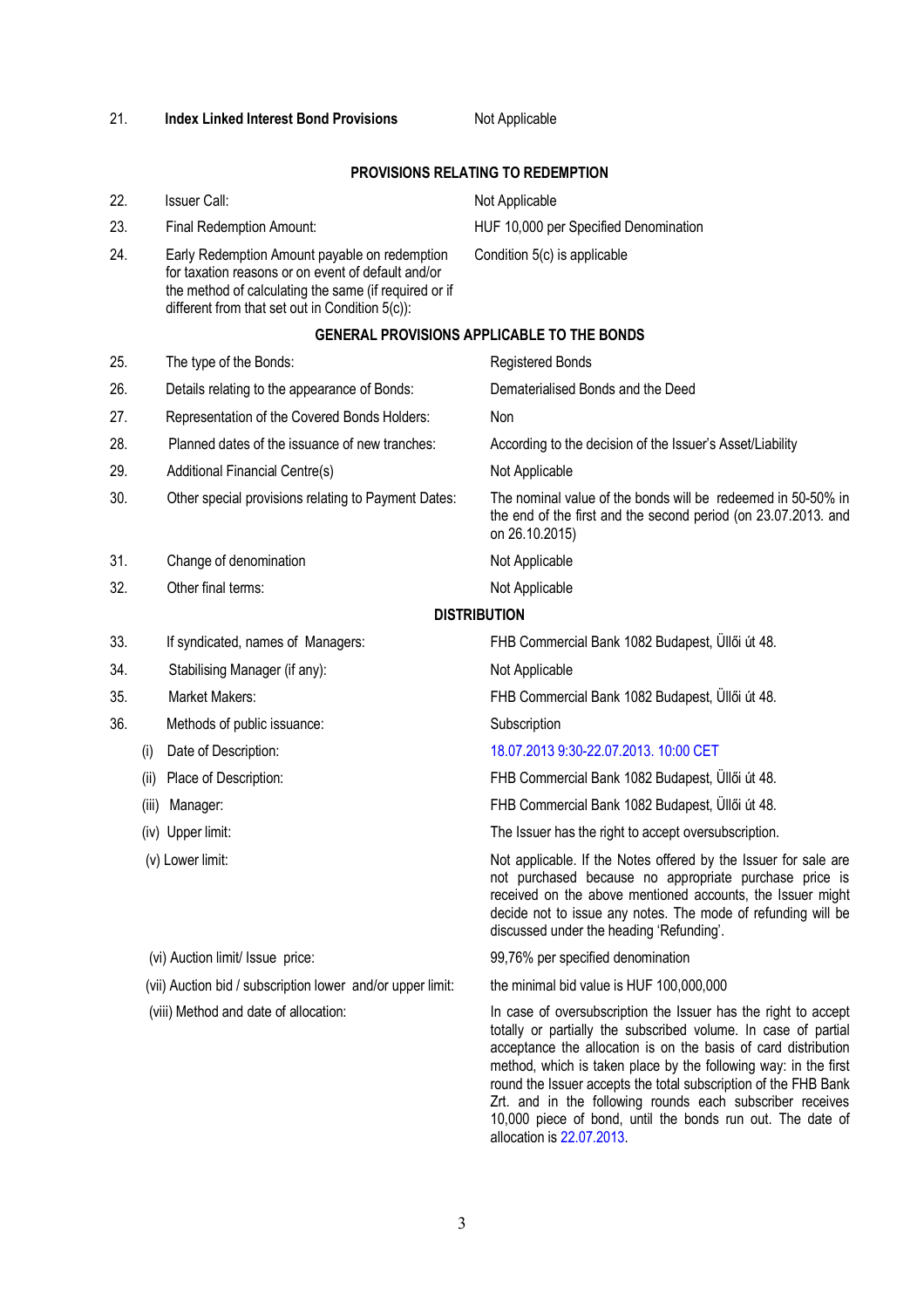| (ix) The ratio of the non competitive bids and the total bids<br>on the total market basis: | <b>Not Applicable</b>                                                                                                                                                                                                                                                                                                                                                                                                                                                                                                                                                      |  |  |  |  |  |  |
|---------------------------------------------------------------------------------------------|----------------------------------------------------------------------------------------------------------------------------------------------------------------------------------------------------------------------------------------------------------------------------------------------------------------------------------------------------------------------------------------------------------------------------------------------------------------------------------------------------------------------------------------------------------------------------|--|--|--|--|--|--|
| (x) The ratio of the non competitive bids and the competitive<br>bid by section members     | Not applicable                                                                                                                                                                                                                                                                                                                                                                                                                                                                                                                                                             |  |  |  |  |  |  |
| (xi) Date and place of the allocation:                                                      | 22.07.2013. on the obligatory websites                                                                                                                                                                                                                                                                                                                                                                                                                                                                                                                                     |  |  |  |  |  |  |
| 37. Place of the issuance:                                                                  | Hungary                                                                                                                                                                                                                                                                                                                                                                                                                                                                                                                                                                    |  |  |  |  |  |  |
| 38. Potential investors:                                                                    | Hungarian and foreign institutional investors                                                                                                                                                                                                                                                                                                                                                                                                                                                                                                                              |  |  |  |  |  |  |
| 39. Additional selling restrictions:                                                        | Not Applicable                                                                                                                                                                                                                                                                                                                                                                                                                                                                                                                                                             |  |  |  |  |  |  |
| <b>PROCEDURE</b>                                                                            |                                                                                                                                                                                                                                                                                                                                                                                                                                                                                                                                                                            |  |  |  |  |  |  |
| 40. Clearing and Settlement:                                                                | KELER Zrt. 1075 Budapest, Asbóth u. 9-11.                                                                                                                                                                                                                                                                                                                                                                                                                                                                                                                                  |  |  |  |  |  |  |
| 41. Any clearing system(s) other than KELER and the<br>relevant identification number(s):   | Not Applicable                                                                                                                                                                                                                                                                                                                                                                                                                                                                                                                                                             |  |  |  |  |  |  |
| 42. Delivery:                                                                               | <b>DVP</b>                                                                                                                                                                                                                                                                                                                                                                                                                                                                                                                                                                 |  |  |  |  |  |  |
| 43. Effectuation:                                                                           | Hungary                                                                                                                                                                                                                                                                                                                                                                                                                                                                                                                                                                    |  |  |  |  |  |  |
| 44. Crediting:                                                                              | On security accounts                                                                                                                                                                                                                                                                                                                                                                                                                                                                                                                                                       |  |  |  |  |  |  |
| 45. Other paying Agent(s):                                                                  | Not Applicable                                                                                                                                                                                                                                                                                                                                                                                                                                                                                                                                                             |  |  |  |  |  |  |
| 46. Isolated deposit accounts of the Managers:<br>Fax:<br>E-mail:                           | FHB Commercial Bank: 18200009-09000000-65010306<br>The Issuer: FHB: 16801680-09903601<br>36-1-452-9245<br>treasuryfo@fhb.hu (FHB Bank Zrt.)                                                                                                                                                                                                                                                                                                                                                                                                                                |  |  |  |  |  |  |
| 47. Disbursements, place of payments:                                                       | Pursuant to the point 4. (Disbursements) of the section III.4<br>(Terms and conditions of the notes) of he Base Prospectus<br>of the Issue Program 2013-2014.                                                                                                                                                                                                                                                                                                                                                                                                              |  |  |  |  |  |  |
| 48. ISIN code:                                                                              | HU0000353255                                                                                                                                                                                                                                                                                                                                                                                                                                                                                                                                                               |  |  |  |  |  |  |
| 49. Ticker code:                                                                            | <b>FK15NV02</b>                                                                                                                                                                                                                                                                                                                                                                                                                                                                                                                                                            |  |  |  |  |  |  |
| 50. Other:                                                                                  | FHB Forte Ötös Kötvény (Five Bond)                                                                                                                                                                                                                                                                                                                                                                                                                                                                                                                                         |  |  |  |  |  |  |
|                                                                                             | <b>GENERAL INFORMATION</b>                                                                                                                                                                                                                                                                                                                                                                                                                                                                                                                                                 |  |  |  |  |  |  |
| 51. Use of Proceeds:                                                                        | The Bank uses the proceeds for the sources of mortgage<br>lending and for the financing of the Bank Group leaded by<br>the Issuer.                                                                                                                                                                                                                                                                                                                                                                                                                                         |  |  |  |  |  |  |
| 52. Market making:                                                                          | Not Applicable                                                                                                                                                                                                                                                                                                                                                                                                                                                                                                                                                             |  |  |  |  |  |  |
| 53. Notices, place of disclosure of information                                             | The Public Offering, the Final Terms, the Base Prospectus,<br>an all ordinary and extraordinary notices to Investors with<br>respect to the Notes issued through a public issue shall be<br>published on the website of the Issuer (www.fhb.hu), of the<br>HFSA (www.kozzetetelek.hu) and of the BSE (www.bse.hu).<br>Pursuant to the Decree of Ministry of Finance No. 24/2008<br>(VIII. 15) the Issuer publishes the regulated information at<br>homepages of the media called Portfolio. The hard copies of<br>the Base Prospectus are available at the selling points. |  |  |  |  |  |  |
| 54. Notes:                                                                                  | The Public Offering, the Final Terms, the Base Prospectus,<br>an all ordinary and extraordinary notices to Investors with                                                                                                                                                                                                                                                                                                                                                                                                                                                  |  |  |  |  |  |  |